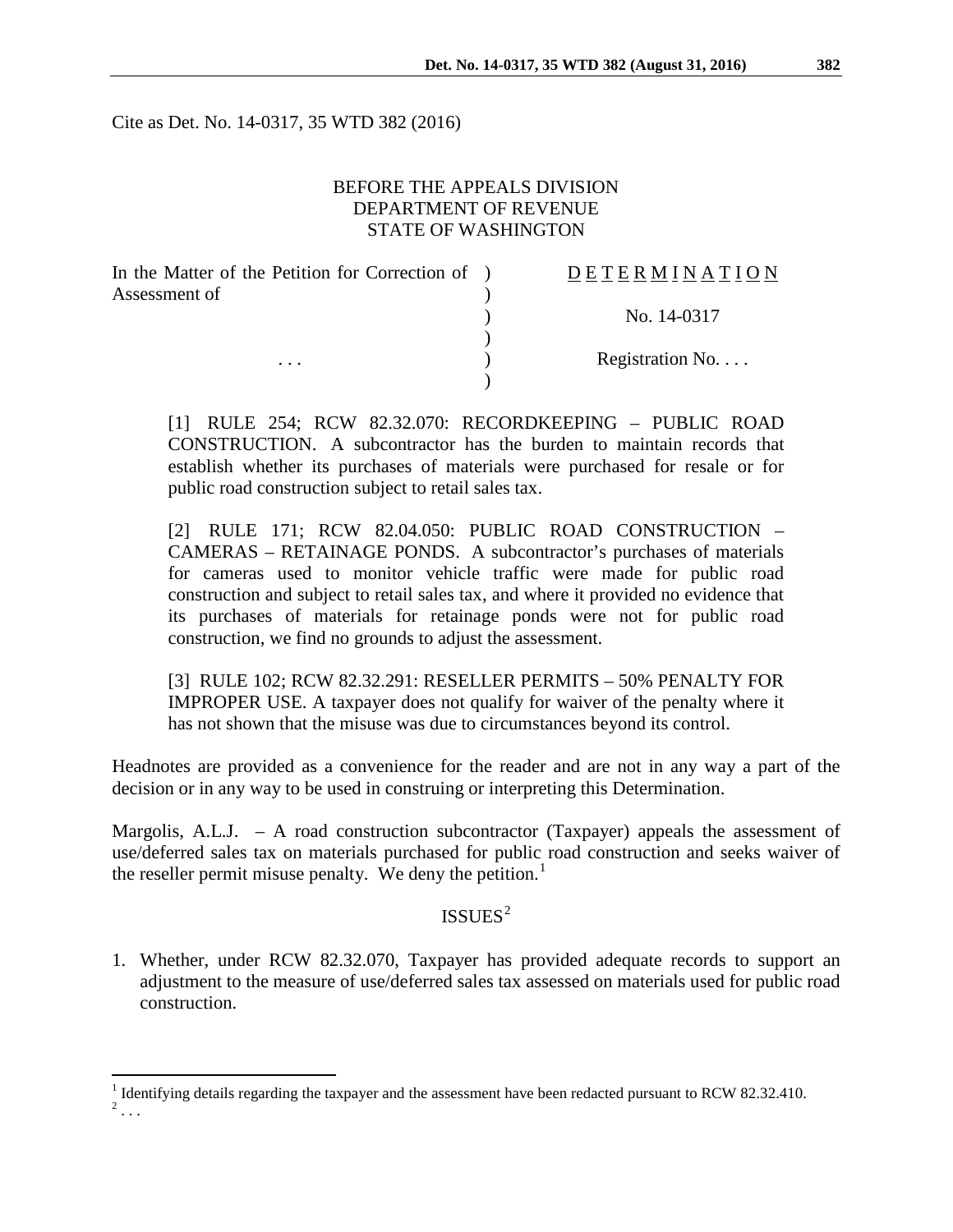- 2. Whether, under WAC 458-20-171, Taxpayer purchased materials as a consumer for public road construction when it used the materials for the installation of cameras and retainage ponds.
- 3. Whether, under RCW 82.32.291, Taxpayer has met its burden of establishing that it did not improperly use a reseller permit to purchase items for public road construction subject to retail sales tax or qualifies for waiver of the reseller permit misuse penalty.

#### FINDINGS OF FACT

Taxpayer is a construction company engaged in subcontracting work on public road projects. It installs cameras, fencing, permanent signs, construction signs, utility adjustments, joint and crack sealing, flexible guide posts, mail boxes, fences, and erosion control items. Taxpayer presented a resale certificate or resellers permit to vendors of construction materials, and purchased materials without paying retail sales tax.<sup>[3](#page-1-0)</sup> It reported no use/deferred sales tax on these purchases.

The Department of Revenue's (Department's) Audit Division (Audit) examined Taxpayer's account for the period January 1, 2009 through September 30, 2012, and on September 4, 2013, assessed Taxpayer \$ . . . . The assessment was comprised of \$ . . . in wholesaling business and occupation (B&O) tax, \$ . . . in use/deferred sales tax, \$ . . . in a resale certificate/reseller permit misuse penalty,  $\$ \dots$  in interest,  $\$ \dots$  in a 5% assessment penalty, and  $\$ \dots$  in additional interest from July 16, 2013 to October 4, 2013.

Audit examined descriptions of Taxpayer's public works jobs in order to determine the measure of tax on materials that Taxpayer purchased as a consumer for public road construction. These descriptions came from the Department of Labor and Industries website, prime contractor notices of completion, and jobsite diagrams where parts of projects were on state or private roads, as well as city or county roads. Audit assessed Taxpayer use/deferred sales tax and the reseller permit misuse penalty accordingly.<sup>[4](#page-1-1)</sup> Taxpayer asserts that the measure was based on the assumption that "any contract involving the city or state involved work on city- or state-owned land," and thus, might be overstated. Attachment to Taxpayer's Petition, Page 1. We asked Taxpayer to provide records showing that the measure was overstated based on where the work was completed. Taxpayer provided no records.

<span id="page-1-0"></span><sup>&</sup>lt;sup>3</sup> Effective January 1, 2010, resale certificates were replaced with reseller permits, which allow businesses [meeting certain conditions] to purchase items or services without paying retail sales tax. *See* WAC 458-20-1

<span id="page-1-1"></span><sup>&</sup>lt;sup>4</sup> Audit previously assessed Taxpayer use/deferred sales tax on materials used in public road construction. Audit examined Taxpayer's account for the period January 1, 1995 through December 31, 1998, and on May 19, 1999, assessed Taxpayer \$ . . . for these materials. Audit also examined Taxpayer's account for the period January 1, 2001 through March 31, 2005, and on December 1, 2005, assessed Taxpayer \$ . . . for these materials. Audit gave Taxpayer explicit written instructions regarding materials purchased for public road construction. In 2005, Audit wrote that Taxpayer "must pay retail sales tax or use tax on all materials [Taxpayer] will install in the streets, roads, etc., [Taxpayer] construct[s] and on the value of all materials [Taxpayer] use[s] while conducting [its] business activities." Detail of Differences and Instructions for December 1, 2005 Assessment, Pages 2-3.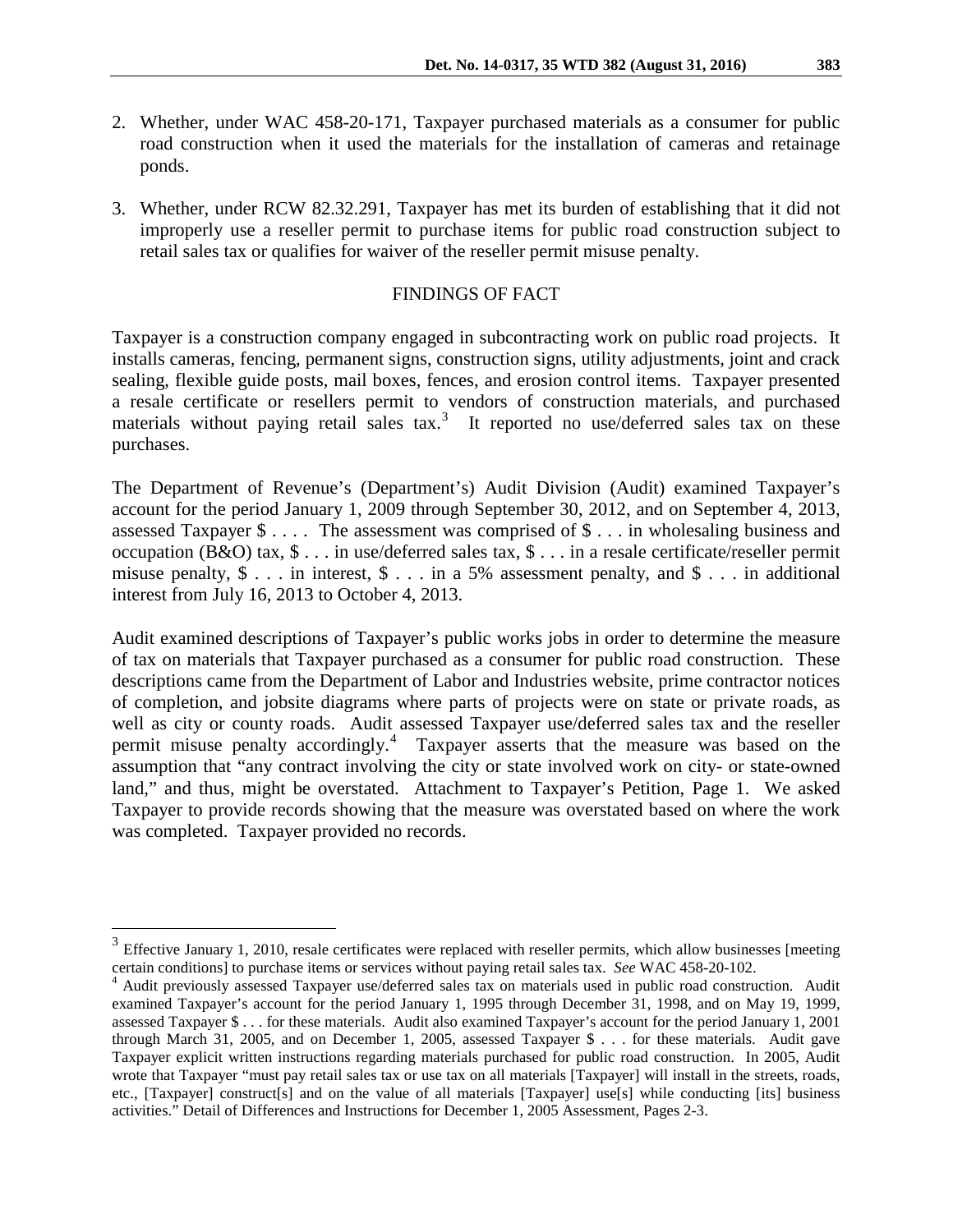Taxpayer also argues that the measure should not include materials for the installation of cameras that only allow others to view the flow of traffic, on grounds that the cameras are not related to the function of the roadway, and for work on retainage ponds.

#### ANALYSIS

RCW 82.08.020 imposes a retail sales tax on each retail sale in Washington. The term "retail sale" includes the constructing of structures on real property of or for consumers, including the construction of highways, easements, etc., on property owned by private persons. RCW 82.04.050(2)(a); WAC 458-20-170 (Rule 170). Rule 170 explains that prime contractors, who are persons performing construction for consumers, are making retail sales. Generally, subcontractors, such as Taxpayer, who perform construction for prime contractors, are engaging in wholesaling activity (sales for resale). Purchases by these subcontractors of materials, which become part of the improvement to the real estate, are generally considered purchases for resale not subject to the retail sales tax.

However, road construction performed on land owned by a municipal corporation, a political subdivision of the state or the United States, is not classified as a retail activity. RCW 82.04.050(10). Generally, construction on property owned by such entities is classified as "public road construction." WAC 458-20-171 (Rule 171). Contractors and subcontractors constructing for those entities are themselves considered the consumers of the materials, equipment, and supplies that they purchase for incorporation in the public right-of-way. RCW 82.04.190(3). Therefore, the retail sales tax applies to sales of construction materials to those contractors and subcontractors engaged in public road construction.<sup>[5](#page-2-0)</sup>

Taxpayers have a duty to maintain their records in such a manner that their tax liabilities can be determined. RCW 82.32.070. This includes a specific obligation to generate, maintain, and preserve records and documentation necessary to establish tax liability. RCW 82.32.070(1); WAC 458-20-254(3)(b) (Rule 254). Taxpayers must keep and preserve suitable records, and make them available for examination by the Department for five years. RCW 82.32.070; RCW 82.32A.030. Thus, according to these principles, the burden rests on Taxpayer to maintain records that establish whether its purchases of materials were purchased for resale or for public road construction subject to retail sales tax.

Taxpayer argues that some of the material purchases at issue might have been used for construction that did not occur on land owned by a municipal corporation, political subdivision of the state, or the United States, and were instead purchased for resale. However, as Taxpayer has provided no records showing it . . . [purchased the materials for resale], we have no grounds for adjusting the assessment.

<span id="page-2-0"></span><sup>&</sup>lt;sup>5</sup> In general, public road construction contractors are taxable under the public road construction B&O tax classification on the total contract price. Rule 171. Taxpayer reported B&O tax under the wholesaling classification. Both classifications have rates of .00484. [See RCW 82.04.270 (wholesaling classification); RCW 82.04.280(1) (public road construction classification).]; [*see generally*] http://dor.wa.gov/content/findtaxesandrates/bandotax/bandorates.aspx (last accessed September 23, 2014.)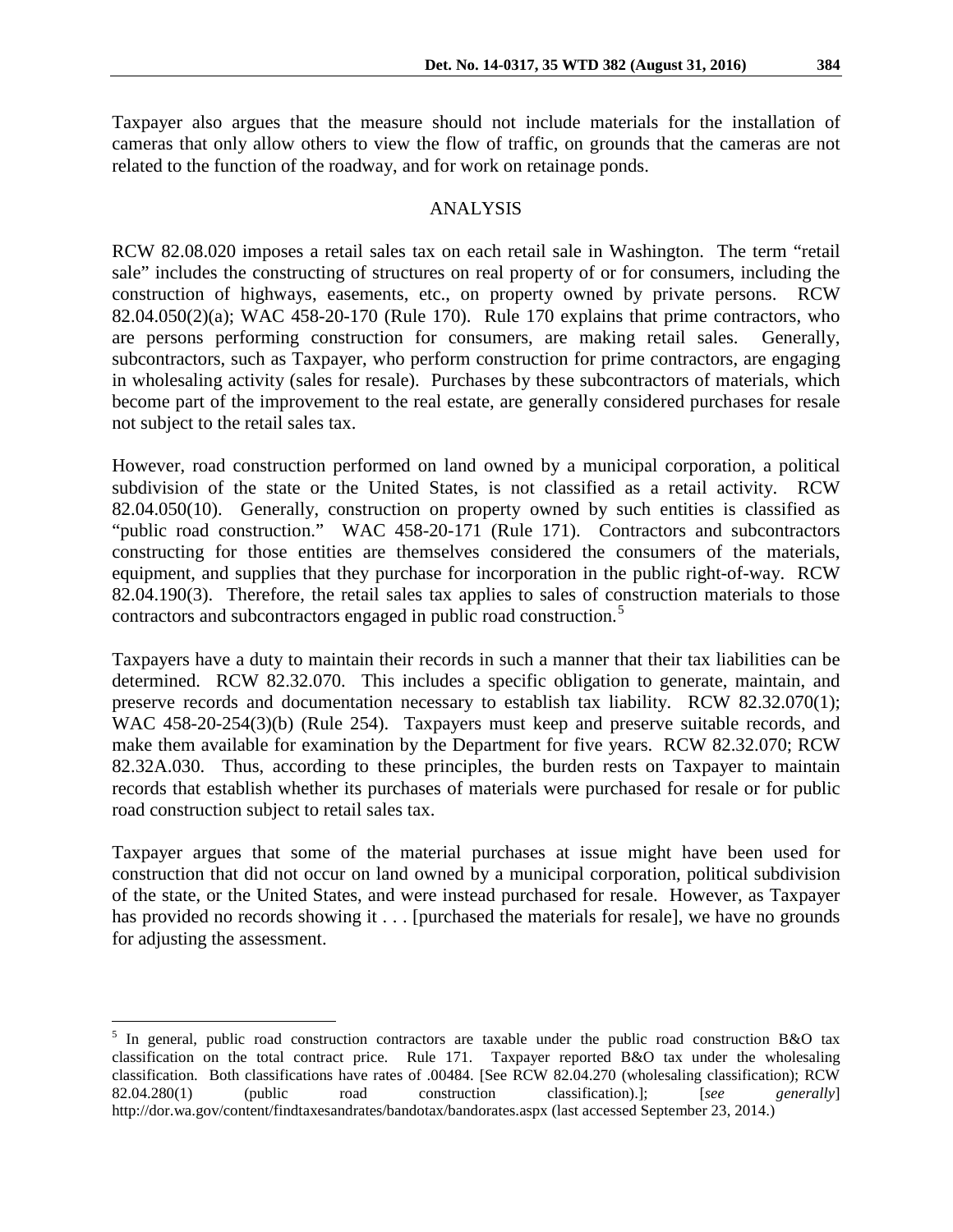Taxpayer also argues that it accepted reseller permits from prime contractors, and thus met its burden of proof under RCW 82.04.470(1) to treat purchases from its vendors as purchases for resale not subject to retail sales tax. However, [the Department has expressly informed the public that] reseller permits cannot be used for such purposes. *See* http://dor.wa.gov/Docs/Misc/SampleResellerPermit.pdf (permits cannot be used for the purchase of "[m]aterials and contract labor for public road construction."); Rule 171.

More importantly, Taxpayer confuses the issue by focusing on its transactions with prime contractors. The transactions at issue concern Taxpayer's purchases of materials from its suppliers, not its subsequent sale of those items. While RCW 82.04.470(1) provides that sellers can meet their burden of proving a wholesale sale by taking a copy of a reseller permit, Taxpayer was acting as a buyer, not a seller, when it purchased the materials at issue from vendors. Even if Taxpayer had accepted reseller permits from prime contractors, this does not relieve Taxpayer of its duty as a buyer of materials from its vendors to inquire into the nature of the work to be performed and pay retail sales tax as required by law.

In order to clarify when the public road construction [taxation] applies, Rule 171 defines the term "building, repairing, or improving a publicly owned street, place, road, etc." as including the following:

[C]learing, grading, graveling, oiling, paving and the cleaning thereof; the constructing of tunnels, guard rails, fences, walks and drainage facilities, the planting of trees, shrubs and flowers therein, the placing of street and road signs, the striping of roadways, and the painting of bridges and trestles; it also includes the mining, sorting, crushing, screening, washing and hauling of sand, gravel, and rock taken from a public pit or quarry. It also includes the constructing of road and street lighting systems, even though portions of such systems also are used for purposes other than street and road lighting; also the constructing of a drainage system in streets and roads, even though such system is also used for the carrying of sewage: Provided, That the drainage facilities are sufficient for disposal of the normal runoff of surface waters from the particular streets and roads in which the system is constructed or an ordinance authorizing the construction of a combined sewer system is incorporated by reference in the contract and the contract or specifications clearly indicate that the system is designed and intended for the disposal of the normal runoff of surface waters from the streets and roads in which the system is constructed.

\* \* \*

Except as provided above, the term does not include the constructing of water mains, telephone, telegraph, electrical power, or other conduits or lines in or above streets or roads, unless such power lines become a part of a street or road lighting system as aforesaid; nor does it include the constructing of sewage disposal facilities, nor the installing of sewer pipes for sanitation, unless the installation thereof is within, and a part of, a street or road drainage system.

Taxpayer argues that it was assessed use/deferred sales tax on purchases of materials for installing cameras and work on retainage ponds that do [not] qualify for the public road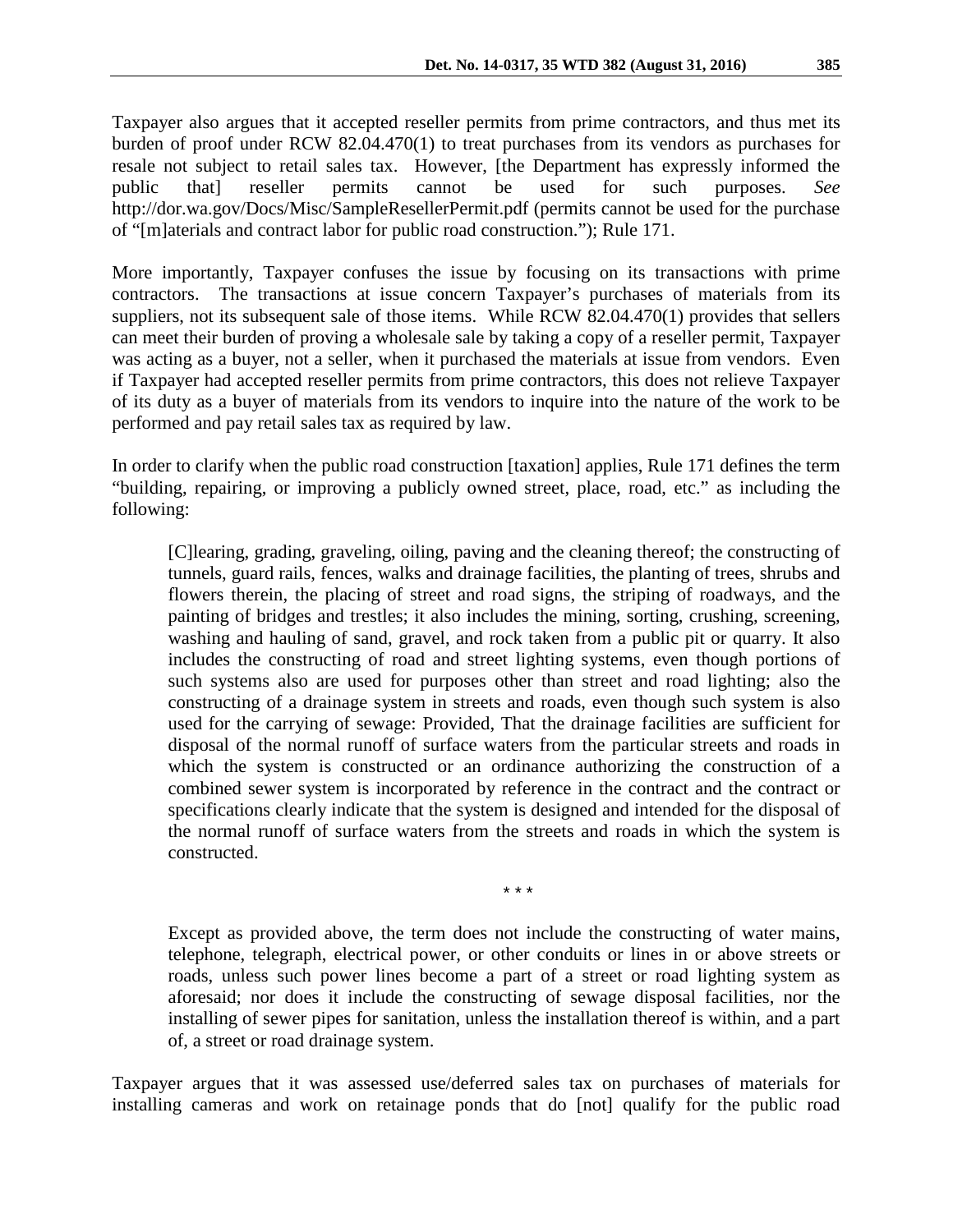construction [taxation] and were instead purchased for resale. In order to determine whether these items [that do not qualify for public road construction taxation and were instead purchased for resale], we interpret and apply the above definition from Rule 171.

In any question of statutory construction, we strive to ascertain the intention of the legislature by first examining a statute's plain meaning. *G-P Gypsum Corp. v. Dep't of Revenue*, 169 Wn.2d 304, 309, 237 P.3d 256 (2010). The rules of statutory construction apply to the interpretation of administrative rules and regulations. *Multicare Medical Ctr. v. Dep't of Social and Health Svcs.*, 114 Wn.2d 572, 790 P.2d 124 (1990) (citing *State v. Burke*, 92 Wn.2d 474, 478, 598 P.2d 395 (1979)); *Musselman v. Dep't of Social and Health Svcs.*, 132 Wn. App. 841, 846, 134 P.3d 248, 250-51 (2006). Statutes must be interpreted and construed so that all the language used is given effect, with no portion rendered meaningless or superfluous. *Id.; See also* Det. No. 04-0180E, 26 WTD 206 (2007). Courts assess a statute's meaning "viewing the words of a particular provision in the context of the statute in which they are found, together with related statutory provisions, and the statutory scheme as a whole." *Burns v. City of Seattle*, 161 Wn.2d 129, 140, 164 P.3d 475 (2007).

Although Rule 171 does not specifically reference cameras, it does provide that street lighting systems and drainage systems are part of public road construction, even through portions of the systems are used for other things, and excludes items that are part of different utility systems, such as water mains, telephone, telegraph, electrical power, or other conduits or lines. The cameras at issue appear to be used to monitor vehicle traffic. Such cameras are similar to street lighting systems and drainage systems in that they facilitate the effective use of the roadway, and are distinct from items that are part of different utility systems that merely run through the roadway, but are otherwise unrelated to its function. In the instant case, considering RCW 82.04.050(10) and Rule 171 as a whole, we conclude that the cameras are part of improvements to the right of way and qualify as public road construction. Since Rule 171 explicitly includes the construction of drainage facilities, absent evidence indicating otherwise, Taxpayer has not established that work on retainage ponds is not part of public road construction. In conclusion, we find no grounds for adjusting the assessment based on Taxpayer's claim that the activities do not qualify as public road construction.

With respect to the reseller permit misuse penalty, RCW 82.32.291 provides that the Department *must* assess a fifty percent penalty for improper use of a reseller permit when certain conditions are met. $6 \ldots$  $6 \ldots$ 

The Department adopted WAC 458-20-102 (Rule 102) to administer RCW 82.32.291. Rule 102(9) mirrors the language in RCW 82.32.291 in respect to the improper use of a reseller permit, and states that the penalty "can be imposed even if there was no intent to evade the payment of retail sales tax." Rule 102(9). Taxpayer misused a reseller permit when it used its reseller permit to purchase materials for use in public road construction without paying retail sales tax.

Taxpayer requests a onetime waiver of this penalty, asserting that "[t]his penalty will have a significant hardship on my company." Rule 102(13) addresses waiver of the penalty, and explains that the Department will waive the penalty upon finding that the use was due to

<span id="page-4-0"></span> <sup>6</sup> Previously this section addressed the misuse of a resale certificate.